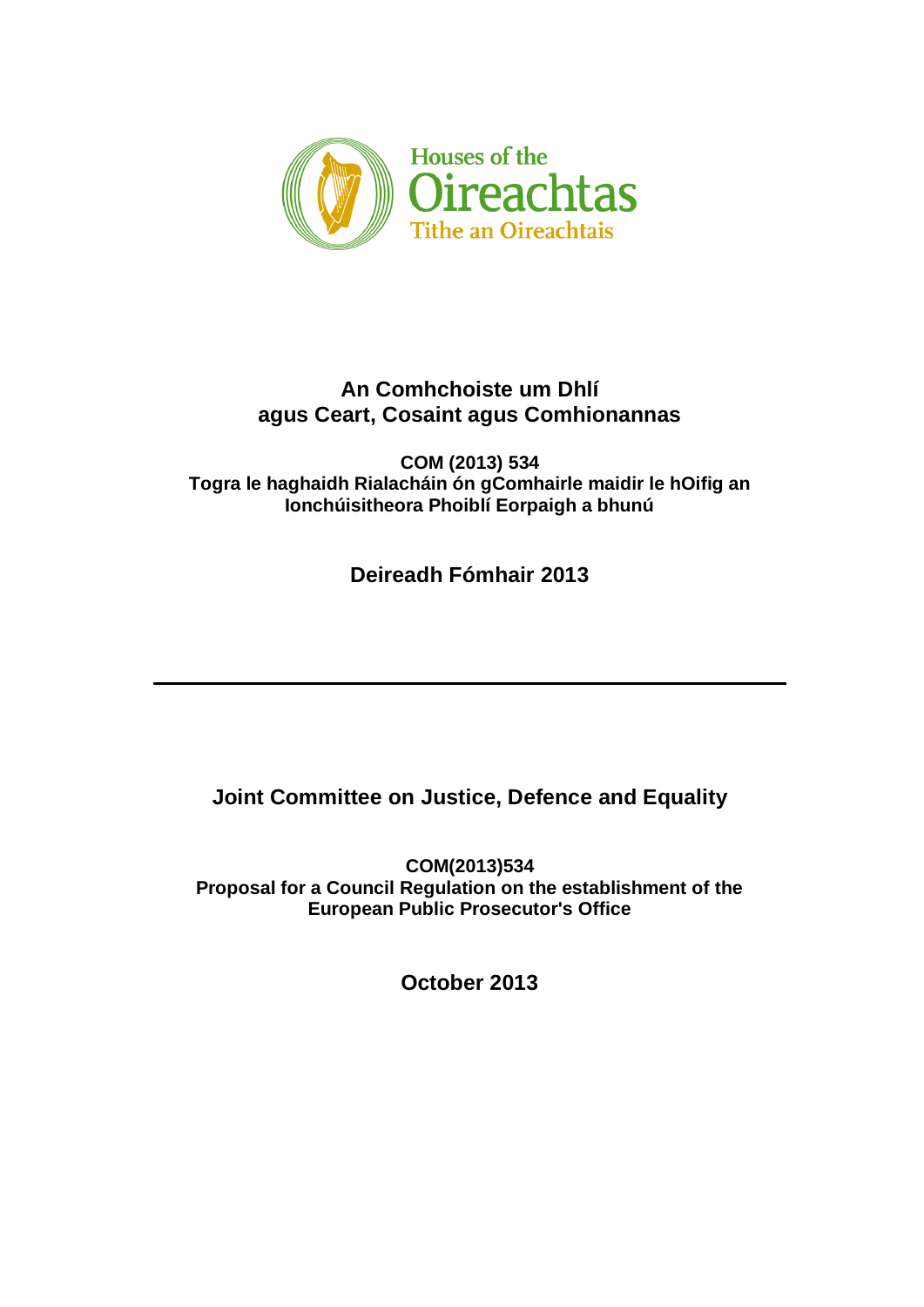## **JOINT COMMITTEE ON JUSTICE, DEFENCE AND EQUALITY**

#### **Report under Dáil Standing Order 105 and Seanad Standing Order 101 on COM (2013) Proposal for a Council Regulation on the establishment of the European Public Prosecutor's Office.**

#### **Introduction**

1. The principle of subsidiarity is defined in Article 5(3) TEU as follows:

*"Under the principle of subsidiarity, in areas which do not fall within its exclusive competence, the Union shall act only if and insofar as the objectives of the proposed action cannot be sufficiently achieved by the Member States, either at central level or at regional and local level, but can*  rather, by reason of the scale or effects of the proposed action, be better *achieved at Union level".* 

Article 5(3) also gives specific responsibility to national parliaments to ensure that EU institutions apply the principle in accordance with Protocol 2 on the application of the principles of subsidiarity and proportionality.

- 2. The test established by Article 5(3) TEU is, in effect, a "comparative efficiency" exercise, involving a "*necessity*" test and a "*greater benefits*" test:
	- (i) *Necessity* Is action by the EU necessary to achieve the objective of the proposal? Can the objective of the proposal only be achieved, or achieved to a sufficient extent, by EU action?
	- (ii) *Greater Benefits*  Would the objective be better achieved at EU level – i.e. would EU action provide greater benefits than action at Member States level?
- 3. To assist national parliaments in their evaluation of subsidiarity compliance, Article 5 of Protocol 2 provides explicitly that

"*Any draft legislative act should contain a detailed statement making it possible to appraise compliance with the principles of subsidiarity and proportionality. This statement should contain some assessment of the proposal's financial impact and, in the case of a directive, of its implications for the rules to be put in place by Member States…"*

- 4. Therefore, any new draft legislative act,
	- must be supported by a sufficiently "detailed statement" to allow a judgment to be made by national parliaments on its compliance with the principle of subsidiarity
	- must clearly satisfy both the *necessity* and *greater benefit* tests
	- must, under the principle of conferral set down in Article 5(2) of the TEU, show that the Union is acting "*only within the limits of the competences conferred upon it by the Member States in the Treaties to attain the objectives set out therein.'*